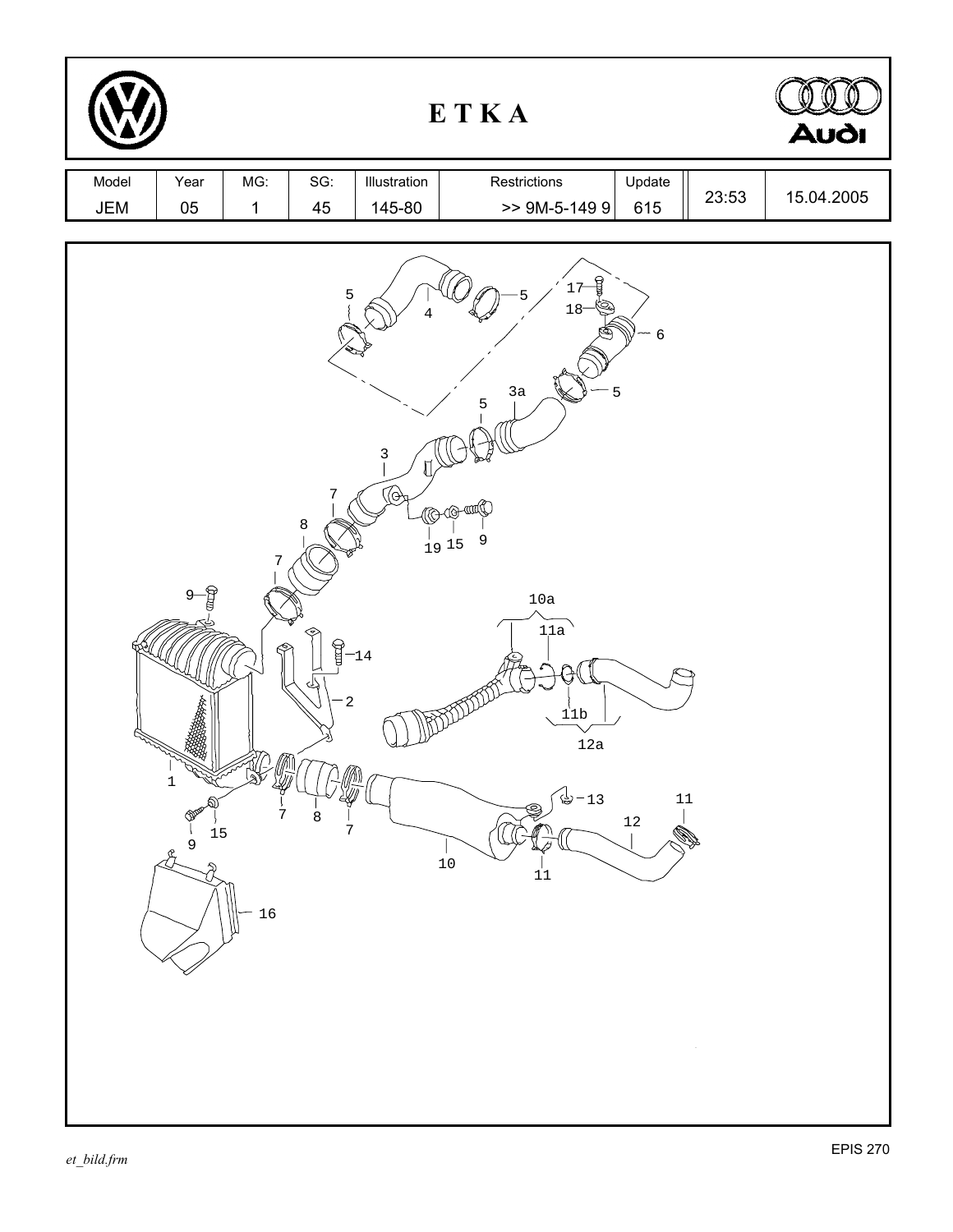

## **E T K A**



| Model | ∨ear | MG: | $\sim$<br>ას. | Illustration | Restrictions | Update | nn.rn      |                 |
|-------|------|-----|---------------|--------------|--------------|--------|------------|-----------------|
| JEM   | 05   |     | -<br>45       | 145-80       | 9M-5-1499    | 615    | -<br>∠ບ.ບປ | .04.2005<br>1 ๆ |

| Pos             |               | Part Number     | Name                                                             | Remarks                                           | Qty                                                | Model                    |
|-----------------|---------------|-----------------|------------------------------------------------------------------|---------------------------------------------------|----------------------------------------------------|--------------------------|
|                 |               |                 | charge air cooler                                                | $1.91$ tr.                                        |                                                    | diesel eng.:<br>ALH, BEW |
| 1               |               | 1J0 145 803 F   | charge air cooler                                                |                                                   | 1                                                  | ALH                      |
| (1)             |               | 1J0 145 803 G   | charge air cooler<br>F<br>$>> 9M-3-144 047*$<br>as required use: | 1J0 145 863<br>N<br>901 720 01<br>905 638 01<br>N | 1<br>$\mathbf 1$<br>$\overline{2}$<br>$\mathbf{1}$ | <b>ALH</b>               |
| (1)             |               | $1J0$ 145 803 T | charge air cooler<br>$F$ 9M-3-144 048>>*                         |                                                   | $\mathbf{1}$                                       | ALH                      |
| (1)             |               | 1J0 145 803 N   | charge air cooler                                                |                                                   | 1                                                  | <b>BEW</b>               |
| (2)             |               | 1J0 145 808 C   | bracket<br>charge air cooler                                     |                                                   | $\mathbf 1$                                        |                          |
| 4               |               | 1J0 145 838 B   | pressure hose                                                    |                                                   | $\mathbf{1}$                                       | ALH                      |
| (4)             | 1J0 145 838 T |                 | pressure hose                                                    |                                                   | $\mathbf{1}$                                       | <b>BEW</b>               |
| 5               | N             | 907 816 01      | spring clip                                                      | 60X12                                             | $\overline{2}$                                     |                          |
| (6)             |               | 1J0 145 770 N   | pressure pipe                                                    |                                                   | $\mathbf{1}$                                       |                          |
| (6)             |               | 1J0 145 770 K   | pressure pipe<br>IM ZSB 1J0 145 762 Q                            |                                                   | $\mathbf{1}$                                       |                          |
| (6)             |               | 1J0 145 770 Q   | pressure pipe<br>IM ZSB 1J0 145 762 AG/BA/BJ                     |                                                   | $\mathbf{1}$                                       | <b>BEW</b>               |
| $7\phantom{.0}$ | N             | 906 562 01      | spring clip                                                      | 70X12                                             | 4                                                  |                          |
| 8               |               | 1J0 145 834 A   | pressure hose                                                    |                                                   | $\overline{2}$                                     | ALH                      |
| (8)             |               | 1J0 145 834 T   | pressure hose                                                    |                                                   | $\mathbf{1}$                                       | <b>BEW</b>               |
| 9               | N             | 907 506 01      | bolt, hex. hd. (combi.)                                          | M6X30-PC                                          | з                                                  |                          |
| (10)            |               | 1J0 145 840 G   | charge air tube                                                  |                                                   | $\mathbf{1}$                                       | ALH                      |
| (10)            |               | 1J0 145 840 H   | charge air tube                                                  |                                                   | $\mathbf{1}$                                       | <b>BEW</b>               |
| 11              |               | 1H0 145 917 A   | spring clip                                                      | 44MM                                              | $\overline{2}$                                     |                          |
| 11A             | 1J0 145 769   |                 | retaining clip                                                   |                                                   | x                                                  | BEW                      |
| 11B             | 1J0 145 117   |                 | sealing washer                                                   |                                                   | 1                                                  | ALH, BEW                 |
| (11B)           |               | 1J0 145 117 J   | sealing washer                                                   | 43,95MM                                           | 1                                                  | <b>BEW</b>               |